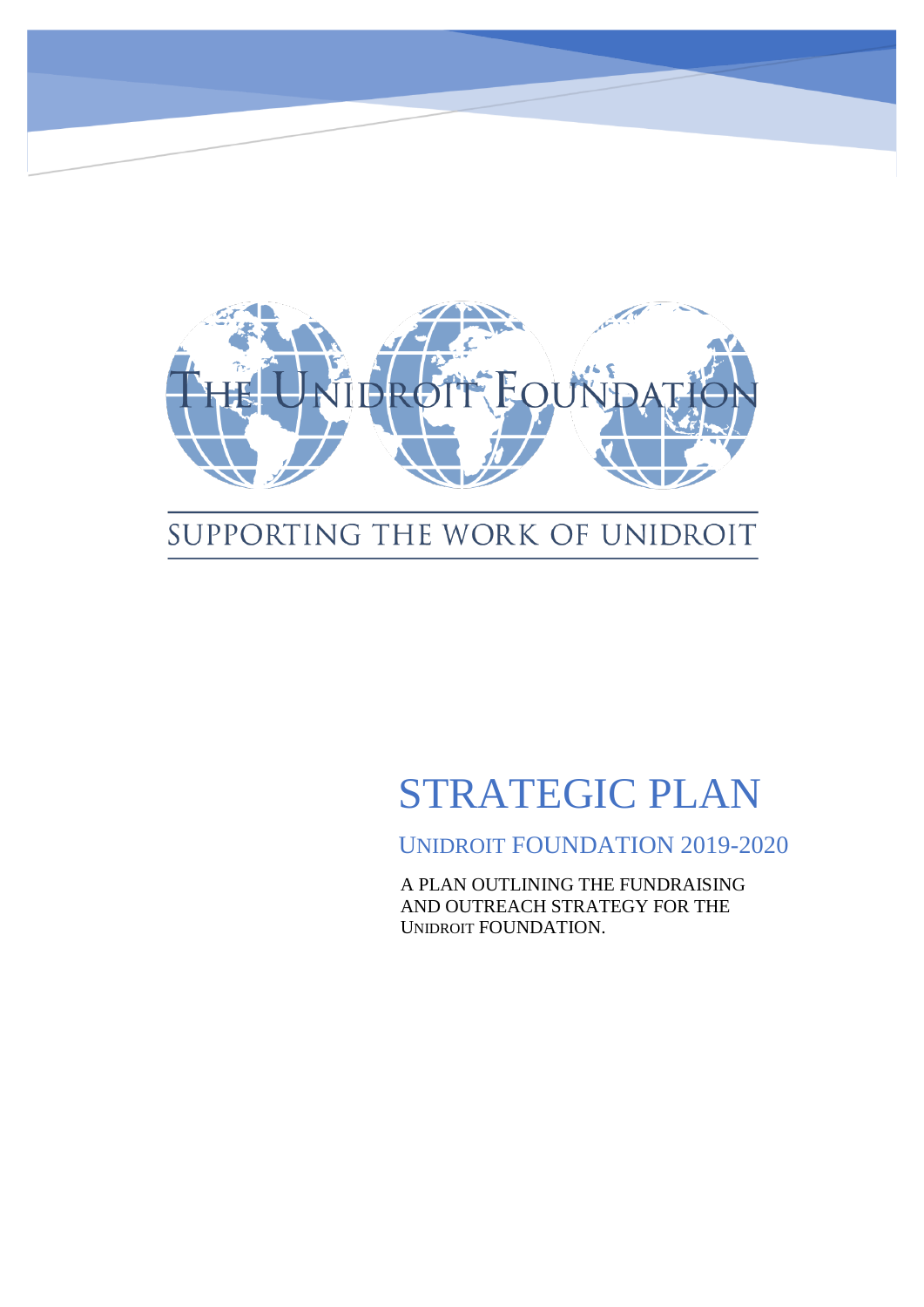# <span id="page-1-0"></span>**Table of Contents**

| 1.   |  |  |  |  |  |
|------|--|--|--|--|--|
| 2.   |  |  |  |  |  |
| i.   |  |  |  |  |  |
| ii.  |  |  |  |  |  |
| iii. |  |  |  |  |  |
| iv.  |  |  |  |  |  |
| 3.   |  |  |  |  |  |
| i.   |  |  |  |  |  |
| ii.  |  |  |  |  |  |
| iii. |  |  |  |  |  |
| iv.  |  |  |  |  |  |
| V.   |  |  |  |  |  |
| vi.  |  |  |  |  |  |
| 4.   |  |  |  |  |  |
| 5.   |  |  |  |  |  |
|      |  |  |  |  |  |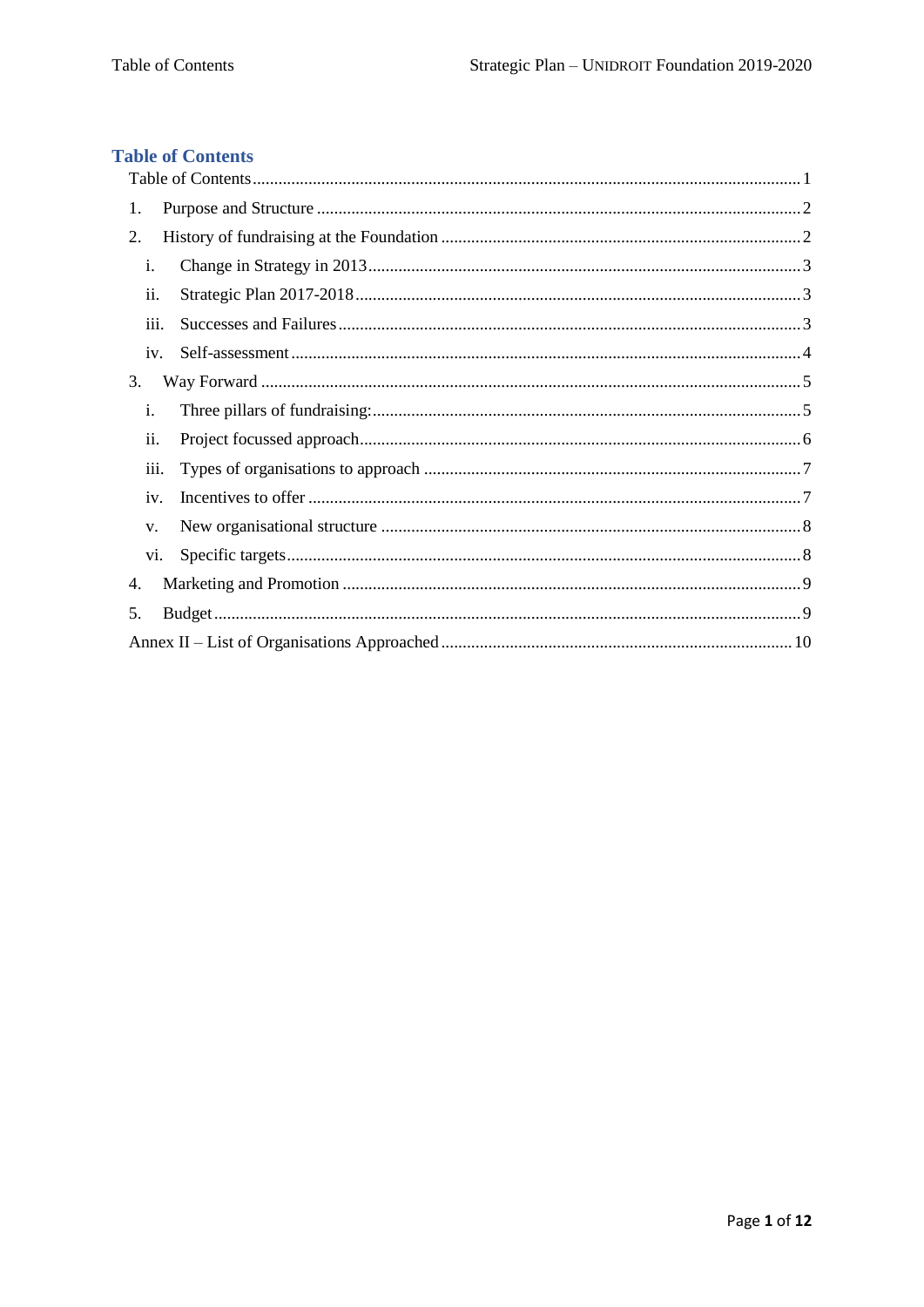# <span id="page-2-0"></span>**1. Purpose and Structure**

1.1 This document outlines the UNIDROIT Foundation (hereinafter the Foundation) strategic plan for fundraising and outreach for the period June 2019 – December 2020.

1.2 This plan seeks to build upon the lessons learned in the implementation of the last strategic plan (May 2017 – December 2018) and intends to work towards making the Foundation's fundraising processes more dynamic and successful. This will be done through increasing the levels of engagement between the Foundation and UNIDROIT, as well as effectively using the resources available to the Foundation.

1.3 The document examines the Foundation's past fundraising activities, recaps the work of the Foundation during its previous strategic phase, and then looks towards implementing an updated version of the strategy for the period  $2019 - 2020$ . The document also outlines several goals set for the Foundation moving forward, and mechanisms to employ in order to achieve those goals.

# <span id="page-2-1"></span>**2. History of fundraising at the Foundation**

2.1 Since its establishment in 1996, the Foundation has strived towards raising private capital to contribute towards UNIDROIT activities. The objectives of the Foundation are set out in Article 2 of its Statute and are as follows:

*The objects of the foundation are to support the activities of the International Institute for the Unification of Private Law ("*UNIDROIT *"), in the advancement of education in the field of international uniform law and comparative law both in the Netherlands and elsewhere, and the promotion of the development of international uniform law, in particular (but without prejudice to the generality of the foregoing) by facilitating and providing support for:* 

*(i) research into uniform law and comparative law and the dissemination of the results of such research by the means stated in (ii), (iii) and (iv) below;* 

*(ii) the formulation, through study, research and international consultation, of international conventions, model laws and restatements, and the promotion of an awareness and understanding of such activities and instruments by means of meetings, courses, conferences and seminars and the publication of books, guides, journals, articles and other publications in the fields of uniform and comparative law;* 

*(iii) fellowships, studentships, scholarships and bursaries for those engaged in the study, teaching or preparation of uniform and comparative law; and* 

*(iv) the establishment and expansion of databases, library materials and other information systems and facilities to support and make generally available such education, study and research,* 

*and in pursuit of any of the above objects to undertake any activities, not having a commercial purpose, which are connected with or may be conducive to the attainment of these objects, all the above in the widest sense of the word.*

2.2 Historically, the Foundation relied upon a passive approach to fundraising under which the Foundation did not actively pursue donations from the private sector. This was in part due to a lack of personnel resources to carry out fundraising activities. The Foundation also had other branches in the form of a US and a UK Foundation; this led to greater dilution in the overall collection of funds (although the US Foundation did successfully raise significant funds by organising several conferences).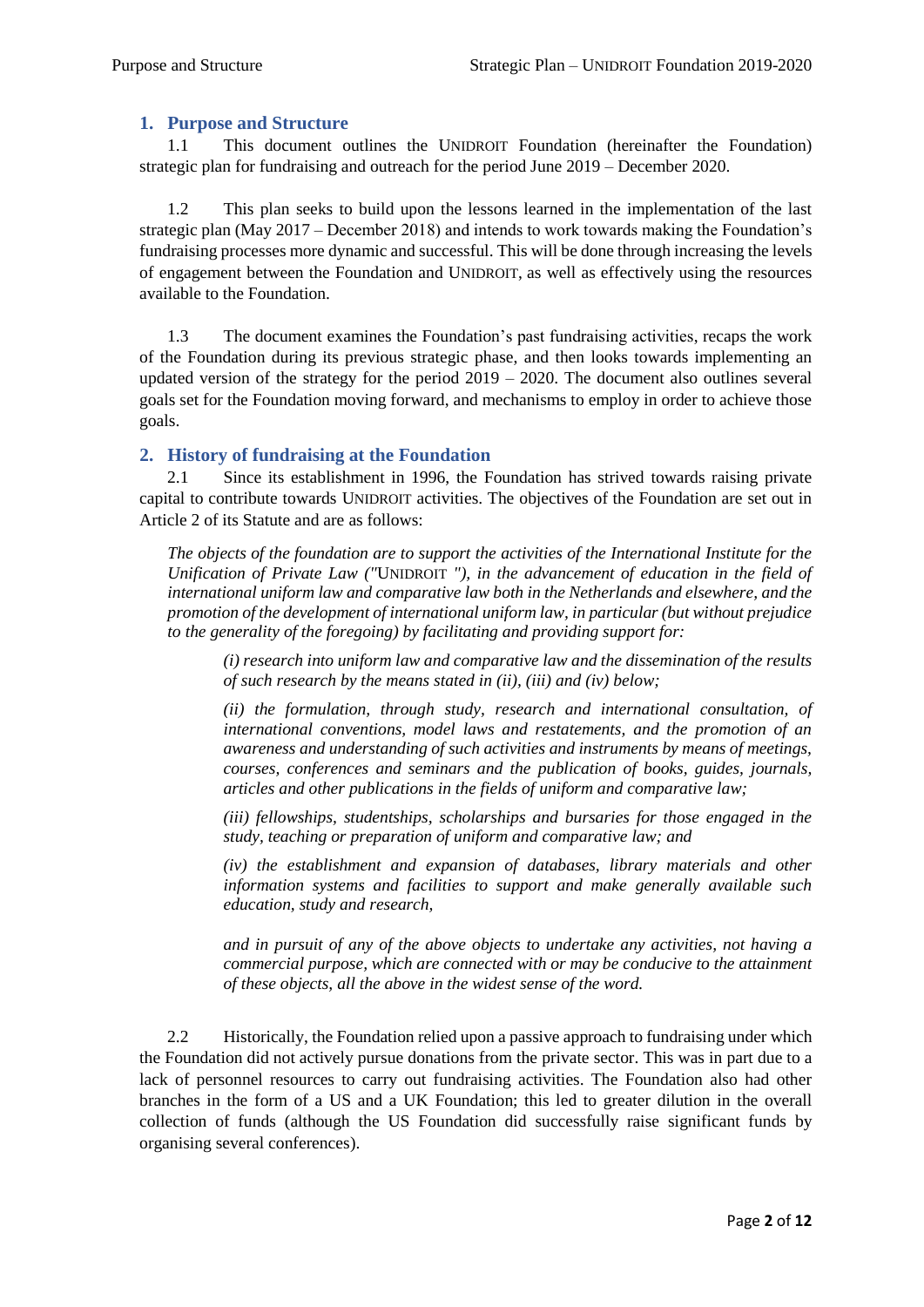2.3 The Foundation has relied largely upon the royalties received from the Official Commentaries to the Cape Town Convention (CTC) by Sir Roy Goode which he has graciously donated to the Foundation. This is by far the most important stream of funding for the Foundation.

#### <span id="page-3-0"></span>**i. Change in Strategy in 2013**

2.4 After a change in leadership in 2013, the Foundation sought to adopt a project-focussed approach wherein it started three projects directly complimentary to the work of UNIDROIT. These were as follows:

- a. Project on Economic Assessment of International Commercial Law Reform
- b. Project on Best Practices in Electronic Registries Design and Operation
- c. Cultural Property Academic Project

2.5 Two out these three projects were started in partnership with Harris Manchester College at Oxford University, and were later supported by the Commercial Law Center at the University of Washington.

2.6 It was envisaged that the Foundation would seek donations for these projects from the private sector, and in turn produce deliverables which add value to UNIDROIT instruments. This change in strategy increased the amount of work undertaken by the Foundation and improved its fundraising activities. Accordingly, there are two distinct categories of funds that the Foundation generates:

- a. Category A General funding to support UNIDROIT, to be used at UNIDROIT's discretion for research, library, promotional and informational materials, and the research scholarship and internship program.
- b. Category B Project specific funds for a Foundation project, which is identified work complementary to UNIDROIT's Work Programme.

#### <span id="page-3-1"></span>**ii. Strategic Plan 2017-2018**

2.7 Building upon the strategic shift in 2013, the Strategic Plan adopted in May 2017 was a significant change in the approach taken by the Foundation towards fundraising and augmenting its public profile. The 2017-2018 plan was based upon a proactive fundraising approach in targeting potential donor organisations to generate both project-specific and general donations. The Plan set ambitious fundraising goals for the Foundation, which were to be spearheaded by Foundation staff with close support and coordination from the Board of Governors of the Foundation.

#### <span id="page-3-2"></span>**iii. Successes and Failures**

2.8 In an effort to implement Strategic Plan 2017-2018, the Foundation developed professional documents to conduct outreach and raise funds for its pre-existing projects, as well as the general work it does to support UNIDROIT. The Foundation also went through an extensive rebranding process in order to showcase the benevolent nature of its work, focused around the redesign and improvement of its website.

2.9 The Foundation approached a total of 81 organisations with its standard proposal document – this was slightly tailored depending upon whether the organisation was being approached for a specific project, or for a general donation to the Foundation. A full list of organisations approached can be found in Annex II. Of the 81 organisations, 9 were approached directly by the Board Members, whereas 72 were approached by the Foundation staff on behalf of the Board Members. The following general observations were made: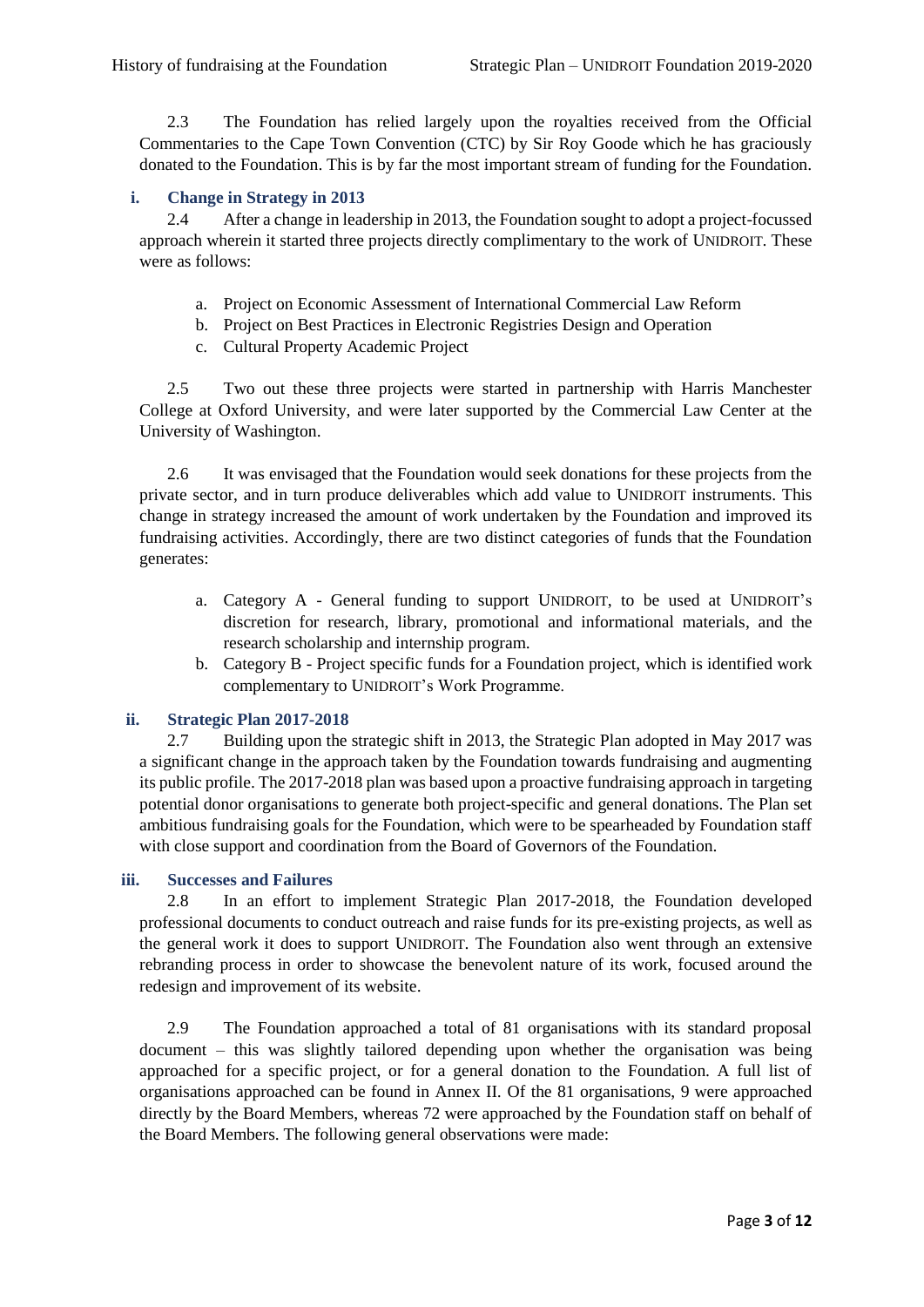- a. Better results were obtained when a personal contact of one of the Board Members was approached directly by the Board Member;
- b. Organisations and individuals were more likely to respond to an unsolicited proposal if they were aware of the work of UNIDROIT. Furthermore, better results were obtained when emails were sent to Corporate Social Responsibility personnel, as opposed to Legal personnel;
- c. Organisations were more likely to respond to requests for donations if they had been informed in advance that they would be receiving such a request.

2.10 Unfortunately, the Foundation was not able to solicit a successful donation from any of the 81 organisations approached. There were several reasons for this failure:

- a. Top-down approach: donors were asked to fit into the Foundation's proposal, rather than allowing donors to control the type of relationship they desired to have with Foundation;
- b. Limited support from Members of the Board of Governors, which meant that a vast majority of the organisations contacted for fundraising were directly approached by the Foundation staff, with no prior relationship with the individuals being contacted;
- c. The Foundation struggled in identifying donors which fit well with the benevolent goals the Foundation was working towards accomplishing. As such, a majority of the donors approached either already had partners they were working with in areas similar to the Foundation's work, or were involved in different types of charitable work.

#### <span id="page-4-0"></span>**iv. Self-assessment**

2.11 This following is a summary of the accounts for the Foundation from 2002 to 2018: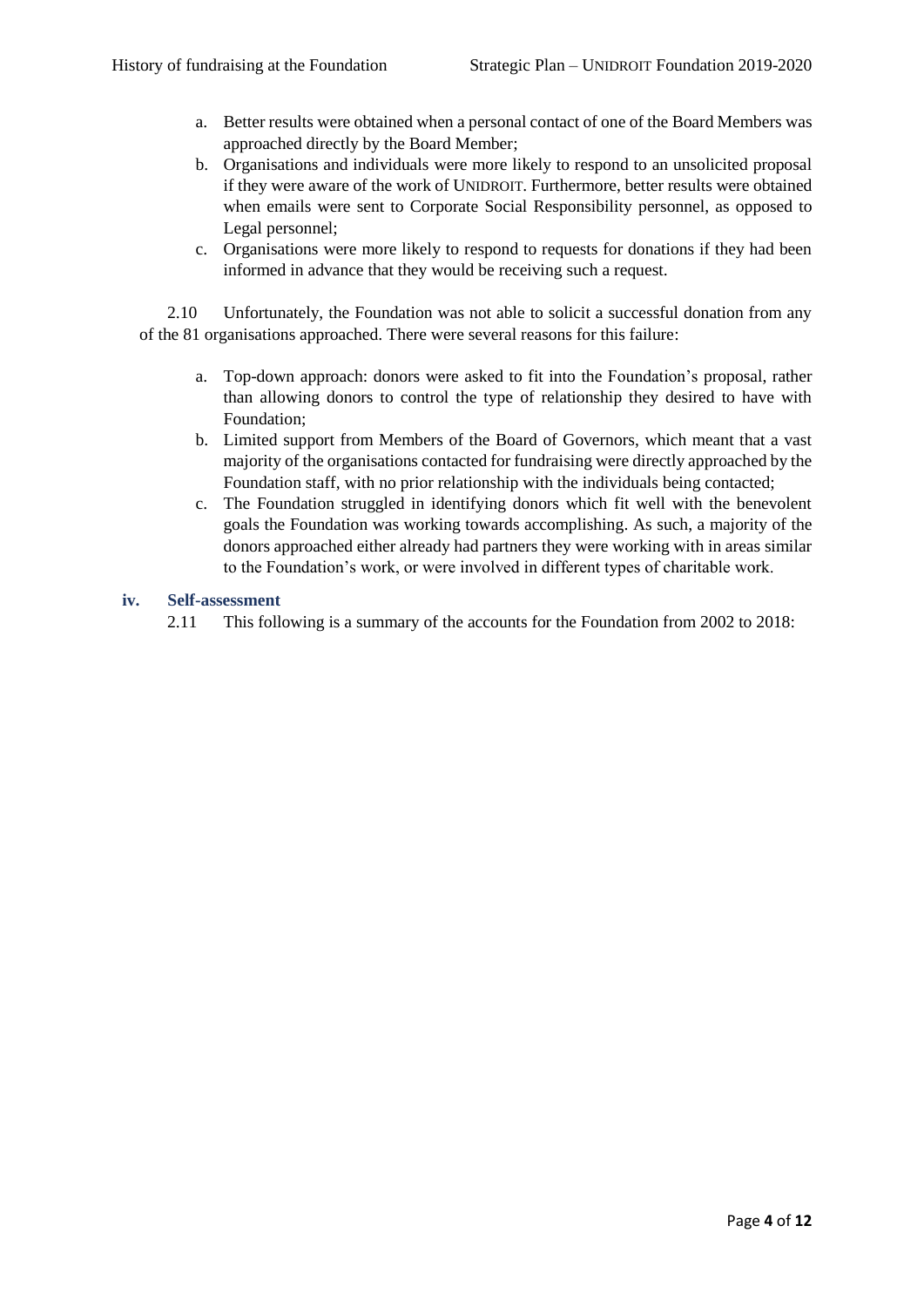2.12 The following general observations can be made with regards to the aforementioned numbers:

- a. The project-based approached introduced in 2013 has been successful in bringing funding to the Foundation and has resulted in the Foundation producing substantive deliverables. Overall, the Foundation's projects have raised 50% of what has been raised generally. This money has been raised in less than four years, as compared to the sixteen years for which general records have been kept;
- b. While project-based funds augment the substantive value of the Foundation, these funds cannot be used to make general donations to UNIDROIT. Hence, the Foundation has been completely reliant on the Royalties from Commentaries to be able to meet its responsibility towards funding important programs at UNIDROIT, such as the Internship and Research Scholarship Programme;
- c. The Foundation's project-based donations have largely been provided by two donors, Aviareto, and the Aviation Working Group.

# <span id="page-5-0"></span>**3. Way Forward**

3.1 Moving forward, the Foundation will retain the objectives it set in its Strategic Plan 2017-2018, with several changes. These are as follows:

- Generate a diverse portfolio of funding streams, identified in line with the nature of the Foundation's work;
- Pursue larger contributions from targeted entities to obtain project-specific funding for Foundation activities;
- Pursue smaller, recurring contributions to obtain general support funding
- Enable a system of online donations and promote the use of this system to attract smaller one-off donations;
- Limit the use of the funds acquired from the Official Commentary Royalties to directly fund the UNIDROIT internship and scholarship program;
- Allow the Foundation to generate enough funding to hire interns and administrative assistants to implement the fundraising and marketing strategies;
- Build a network of donors and contributors who actively partake in the activities being organised by the Foundation.

3.2 However, the efforts made to achieve these objectives will be adjusted keeping in mind the lessons learned from past experience.

#### <span id="page-5-1"></span>**i. Three pillars of fundraising:**

- 3.3 The Foundation's strategy moving forward will rest upon three central pillars:
	- a. to clearly establish the 'case for support' i.e. why the work of UNIDROIT and the Foundation is worth supporting and what each project's deliverables are;
	- b. to identify the funding opportunities best suited to each project; and
	- c. to utilise the Board in facilitating the fundraising process by using their influence, and network in identifying and approaching potential donors.
- 3.4 In order to be able to do this, the Foundation must:
	- a. Identify, with assistance from the UNIDROIT Secretariat, the Institutional priorities for complementary Foundation projects based on the Institute's work program;
	- b. Develop stronger and more efficient collaboration between the Foundation and the UNIDROIT Secretariat through creating synergies with the Institute's work;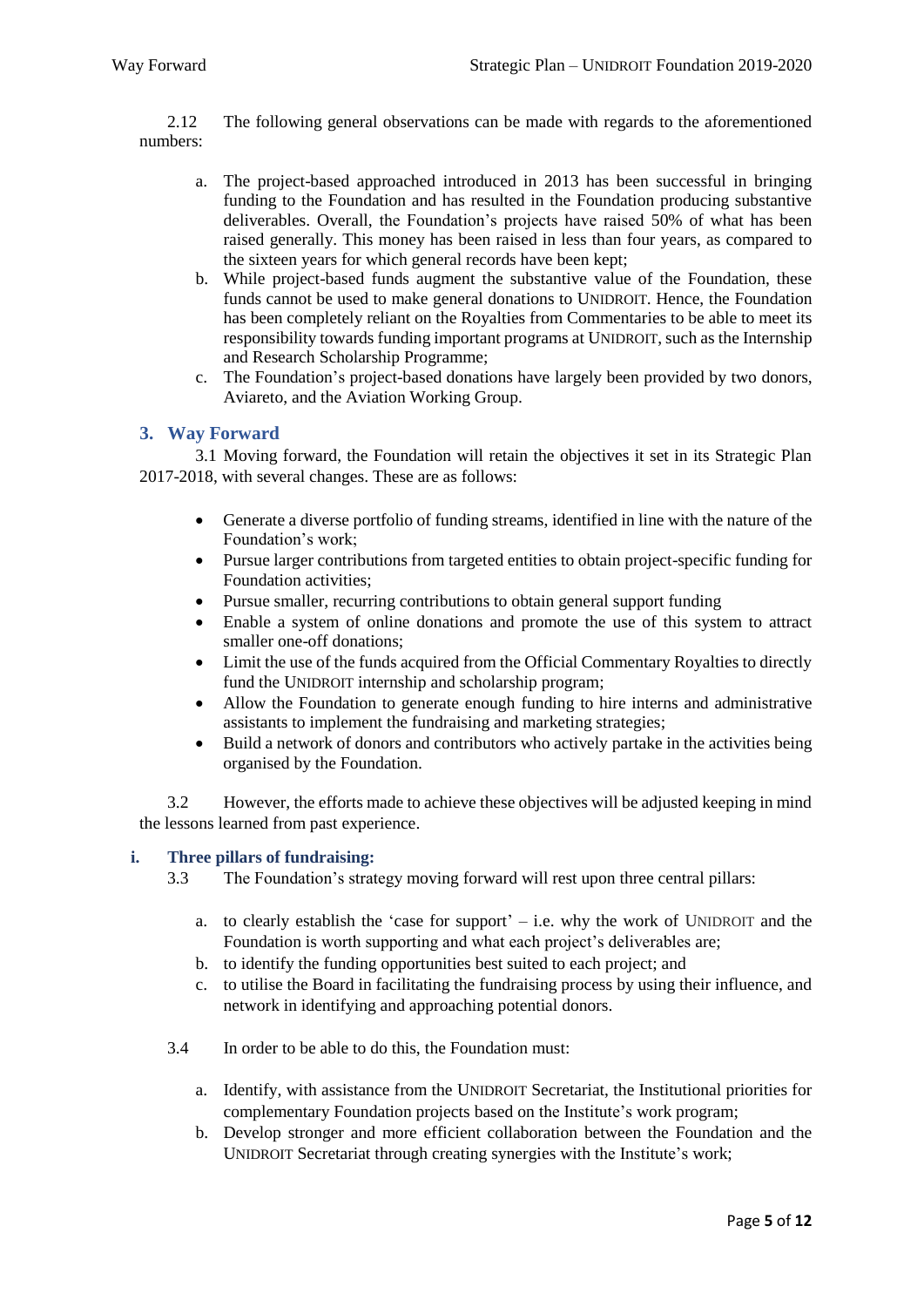- c. Work in close coordination with members of the UNIDROIT Secretariat in developing fundraisings proposals, as well as in identifying partners and collaborators;
- d. Directly liaise with Board Members of the Foundation to allow them to actively be involved in the projects and initiatives started by the Foundation in collaboration with the UNIDROIT Secretariat.
- e. Test the 'case for support' of the Foundation with prospective donors, consequently adapting the case to better suit prospective contributors in order to create a sense of ownership in Foundation projects from partners.

3.5 The Senior Counsellors at the Foundation, with support from the Foundation staff will work towards ensuring that the aforementioned aspects work in tandem as the Foundation moves forward towards implementing its fundraising strategy.

# <span id="page-6-0"></span>**ii. Project focussed approach**

3.6 The project focussed approach initially adopted in 2013 has generated substantial funding for the Foundation. Keeping this in mind, the Foundation will further enhance this project focussed approach by identifying new areas within which it could conduct successful projects. However, these projects will follow a 'donor-first' approach such that the Foundation will give more priority to projects towards which there is a greater chance of securing contributions. The following model will be utilised:



3.7 Besides identifying new projects, the Foundation will also seek to expand the number of donors presently involved with its current projects. These are as follows:

- a. Project on Economic Assessment of International Commercial Law Reform Presently wholly supported by the Aviation Working Group;
- b. Project on Best Practices in Electronic Registries Design and Operation Presently wholly supported by Aviareto;
- c. Cultural Property Academic Project Initially funded by the Aviation Working Group; presently not supported by any organisation.

3.8 Additionally, the Foundation will also seek to raise funds for the following general UNIDROIT Programmes which are of core importance to the general purpose of the Foundation:

- a. Library Expansion and Digitisation
- b. Internship and Research Scholarship Programme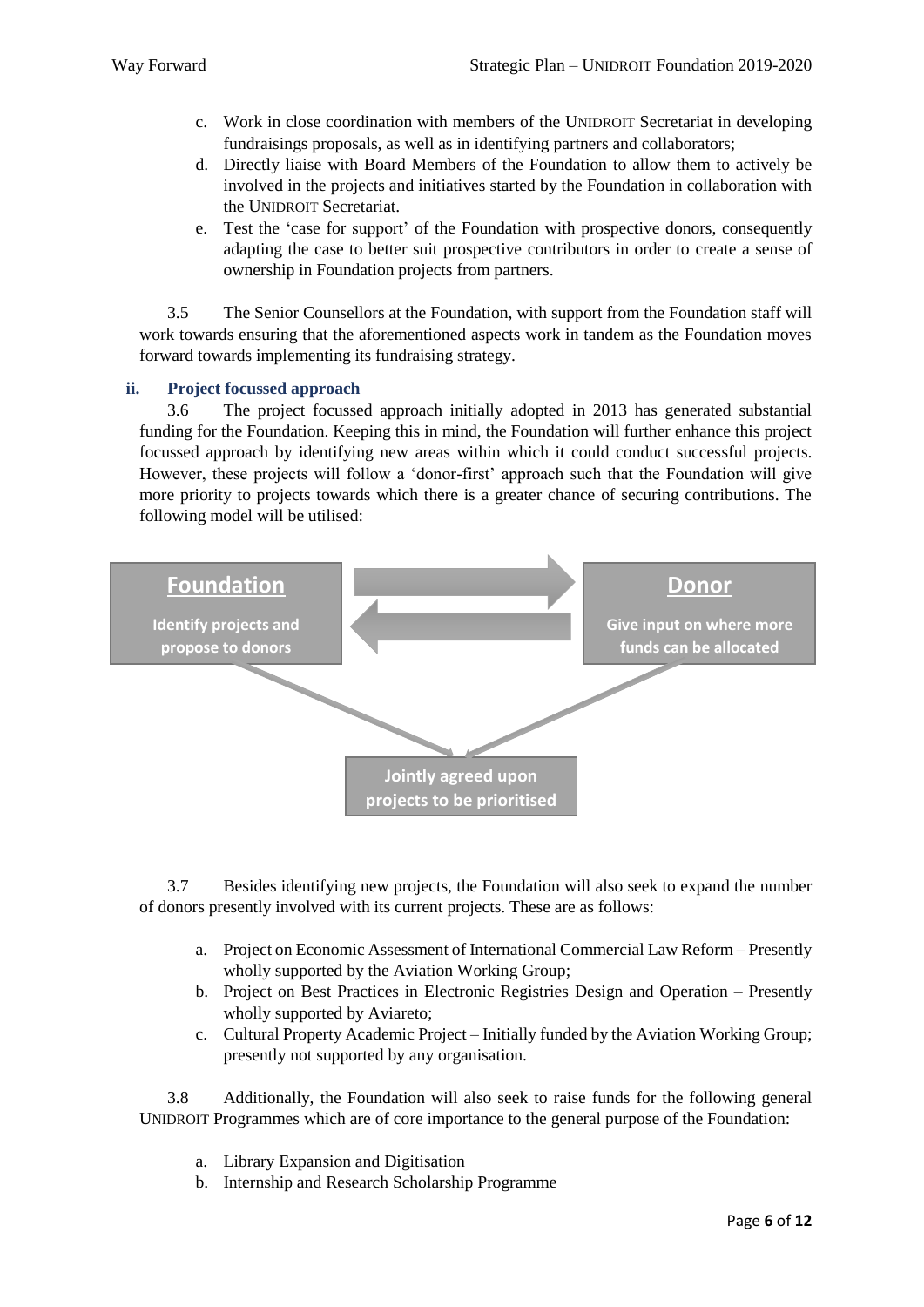c. Promotion of UNIDROIT Instruments

# <span id="page-7-0"></span>**iii. Types of organisations to approach**

3.9 The Foundation will reach out to several different types of organisations in an effort to raise funds for its various initiatives, and in a move towards starting new initiatives. These could fall into one of the following non-exhaustive categories:

- a. Academia
- b. Intergovernmental Organisations, International Development Banks, and Domestic Public Organisations.
- c. Law firms
- d. Notaries
- e. Other not-for-profit entities
- f. Private Entities and Individuals
- g. UNIDROIT associated contacts

3.10 Each type of organisation will be better suited for specific types of projects – the Foundation will conduct an analysis of which type of organisation to approach for which initiative before moving forward in any area. Moreover, the Foundation will also implement a thorough due diligence process in order to ensure that all private donors being approached carry no substantial reputational risk for UNIDROIT or the Foundation.

# <span id="page-7-1"></span>**iv. Incentives to offer**

3.11 As part of this strategic plan, the Foundation will seek to strike intellectual and financial partnerships with potential donors. These will include shared deliverables, as well as offering funding opportunities, partnership opportunities, and collaborations.

3.12 Moreover, the Foundation can also offer certain benefits to organisations willing to make donations. These are as follows:

- a. Access to new UNIDROIT publications;
- b. Periodic updates of the activities of UNIDROIT and the Foundation and how these are advancing the needs of the organisation or company in question;
- c. Invitations to relevant UNIDROIT and Foundation events;
- d. Access to UNIDROIT digital library collection;
- e. Involvement in research/projects conducted by the Foundation.

3.13 Additionally, the Foundation will seek to use the following avenues as tools to incentivise partnerships with donors:

- a. Supporting the Internship and Research Scholar Program potentially through named scholarships in areas of interests;
- b. Sponsored projects in an area which is complementary to the work of UNIDROIT;
- c. The library as a means of promotion including the prospect of offering premium digital access to the catalogued material;
- d. Organisational names and logos to be displayed on the UNIDROIT Foundation website;
- e. Organising knowledge sharing events (e.g. seminars/lectures, etc.).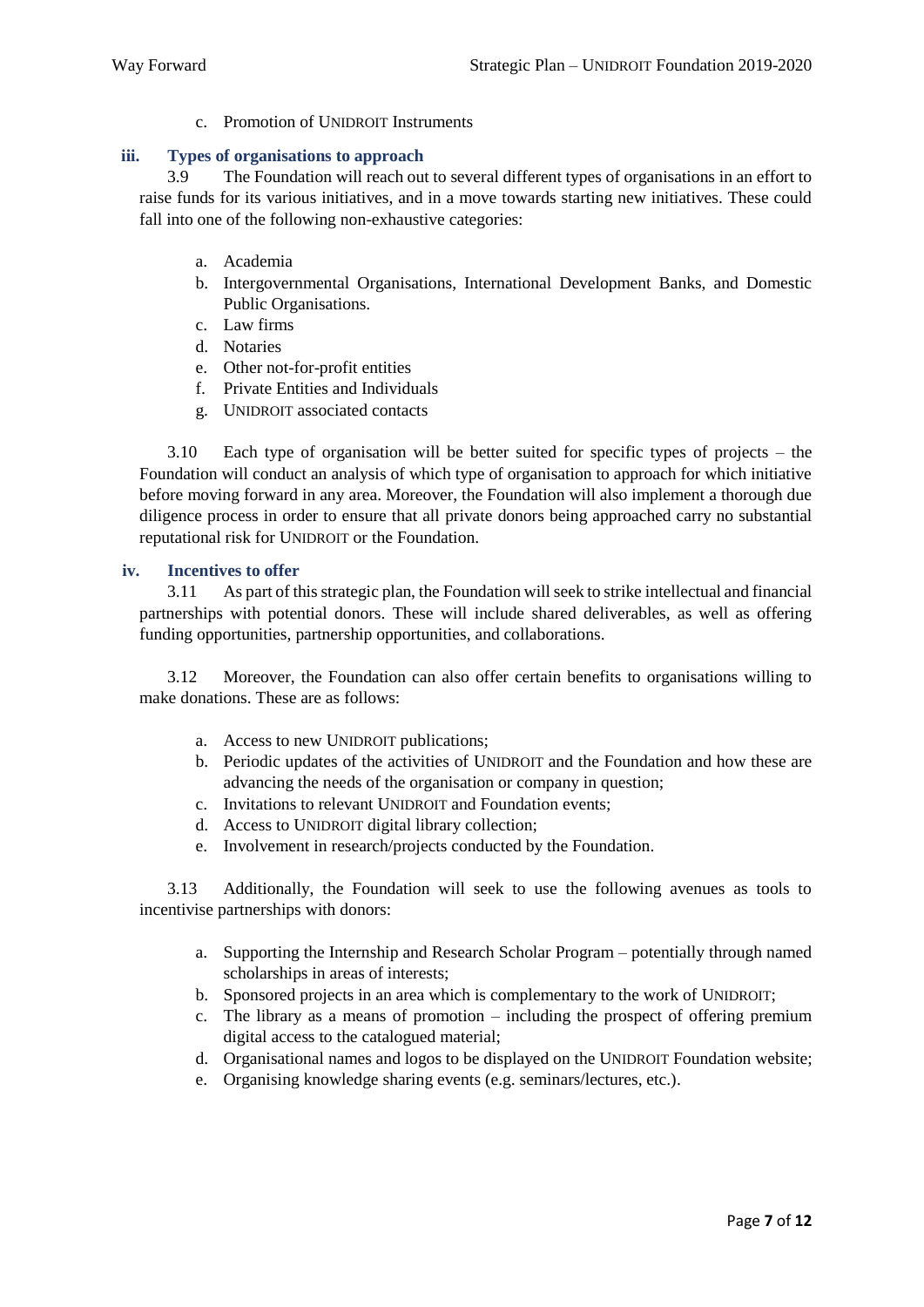# <span id="page-8-0"></span>**v. New organisational structure**

3.14 In order to execute this strategic plan, the Foundation will adopt a new organisational structure, as circulated to the Board of Governors in the End of Year Update for 2018.



3.15 The Foundation will also recruit interns to be based either in its offices in Rome, or to work remotely, as required by the Senior Counsellors or Managers.

# <span id="page-8-1"></span>**vi. Specific targets**

3.16 The work associated to this plan will largely be internal until September 2019, with plans for outreach starting in the fall of 2019 and the early parts of 2020.

3.17 In order to continue adhering to the SMARTER model (Specific, Measurable, Attainable, Relevant, Time Bound, Evaluate and Review) of setting targets, the goals set for this strategy are as follows:

|                                                               | <b>By September</b><br>2019            | <b>By January</b><br>2020 | <b>By May 2020</b>                          | <b>By December</b><br>2020               |
|---------------------------------------------------------------|----------------------------------------|---------------------------|---------------------------------------------|------------------------------------------|
| <b>Strategy Stage</b>                                         | Planning and<br>Preparing<br>Documents | Outreach phase            | Outreach $+$<br>Solidifying<br>Partnerships | Reassessing and<br>adjusting<br>Strategy |
| <b>Funds Raised</b>                                           |                                        | 10,000 Euros              | 50,000 Euros                                | 100,000 Euros                            |
| <b>Partnerships</b><br>Made                                   | 0                                      | 2                         | 5                                           | 10                                       |
| <b>Events</b><br>Organised<br>(includes project<br>workshops) | $\theta$                               | $\overline{c}$            | 5                                           | 10                                       |